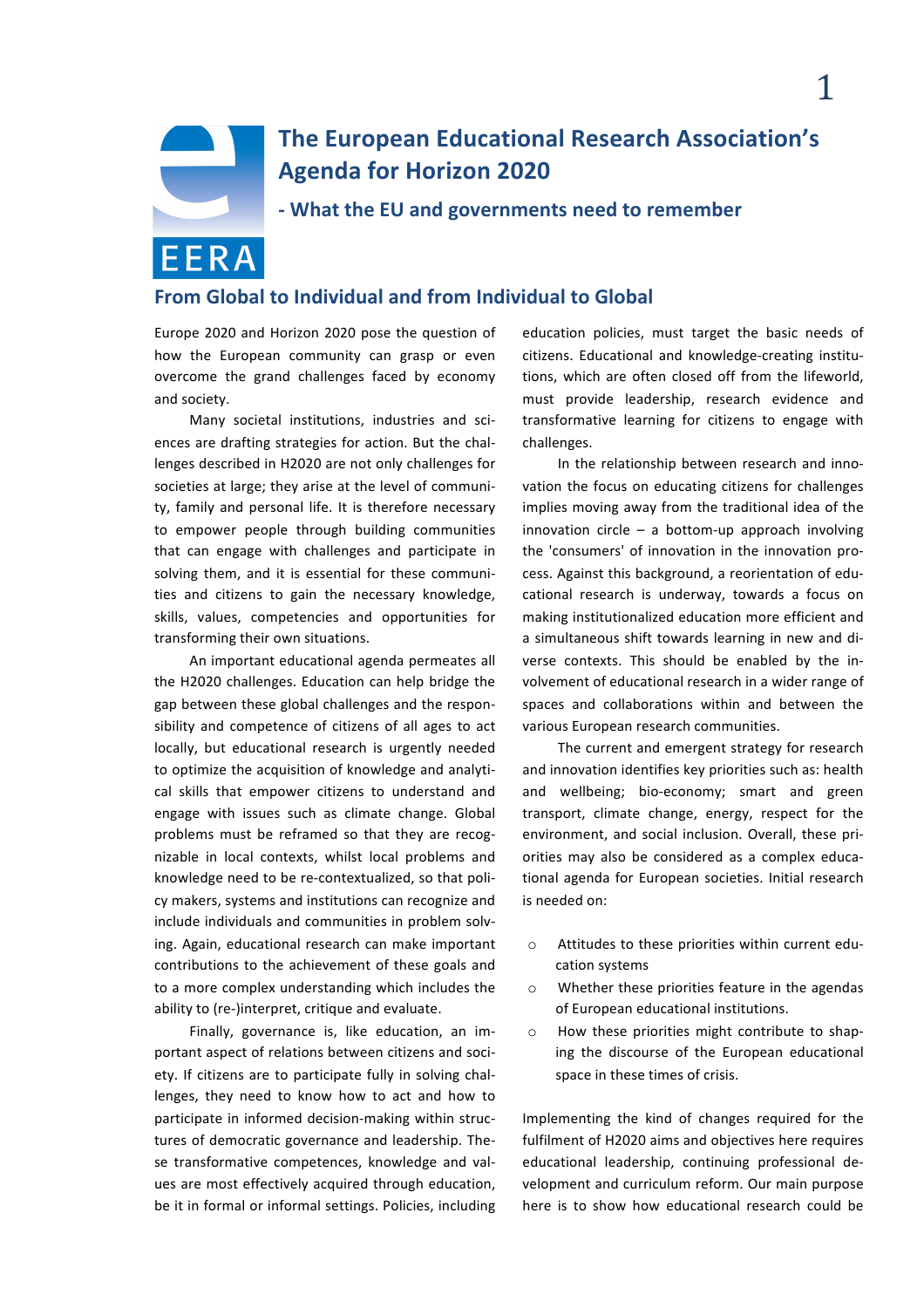$2$  harnessed to meet the demands of Horizon 2020 and other forthcoming programmes.

Effective implementation of the H2020 programme, and the *Responsible Research and Innova*tion (RRI) agenda will require new participation structures, as well as substantive indicators and impact factors for many of its suggested lines of research. The challenge for educational researchers is to take what we are very good at, including conceptual and critical thinking, reflection, mixed methods studies and widening participation & engagement, and insert these skills into programmes with specific scientific or technical objectives.

The H2020 challenges are not just another example of political rhetoric, they are a call to urgent action for survival. It is essential for people to engage collectively with these challenges, and this requires that people and communities acquire the necessary knowledge, skills and competencies through education. The H2020 challenges focus on things that are already happening; education can help address these and future challenges before they are beyond our control. 

The following specific areas are examples of how educational research could contribute to the aims and objectives of specific areas within H2020 (the numbers in bracket refer to the EC Horizon 2020 description):

- **1.** Education for innovation.
- **2.** Participation, assessment and digital literacy
- **3.** Sustainable communities
- 4. Globalized curriculum
- **5.** Migration and multiculturalism.
- **6.** Shifting boundaries and challenges for professionals in education
- **7.** Education for health and wellbeing
- **8.** Standardization in Education
- **9.** Education and the production and circulation of knowledge
- **10.** Complex transformations of education systems and policies
- **11.** Effects of non-academic learning activities

#### **1. Education for innovation**

Across all the H2020 priorities, research is needed to further develop education for innovation, creativity, entrepreneurship and the development of other 'soft skills' required for 21st century life and work. This includes research in the areas of vocational education and lifelong learning. A specific feature of this research is that it must be interdisciplinary, recognizing that expertise in these areas already exists, but is scattered across a range of disciplines. Because innovation essentially requires attitudes developed during the development of young people, we need research in education for innovation, in order to avoid the danger that innovative attitudes will be discouraged by rigid curricula and pedagogies. Conversely we also need research into how rigour and 'hard skills' can be maintained within a changing educational landscape. Finally, we need research, which connects workplace and organizational learning with school

education, in order to provide for smoother transitions into work, and the development of more flexible skill sets amongst young people.

## **2. Participation, assessment and digital literacy (H6.2.1. - H6.2.3. - H6.2.4. - H2.1.4.)**

Although these appear to be disparate themes, they are in fact closely linked within H2020 discourses. 

Widening participation requires digital literacy in a wide sense, since we can no longer expect public participation to involve a minority of activists in face-to-face meetings. Research on digital literacy, which still includes 'traditional' numeracy and literacy, is necessary to investigate the role of new media in social innovation, as opposed to the previous view of media as products to be consumed.

Meanwhile, assessment and monitoring, in a wide sense, is an essential ingredient of participation, since, if conducted formatively, it empowers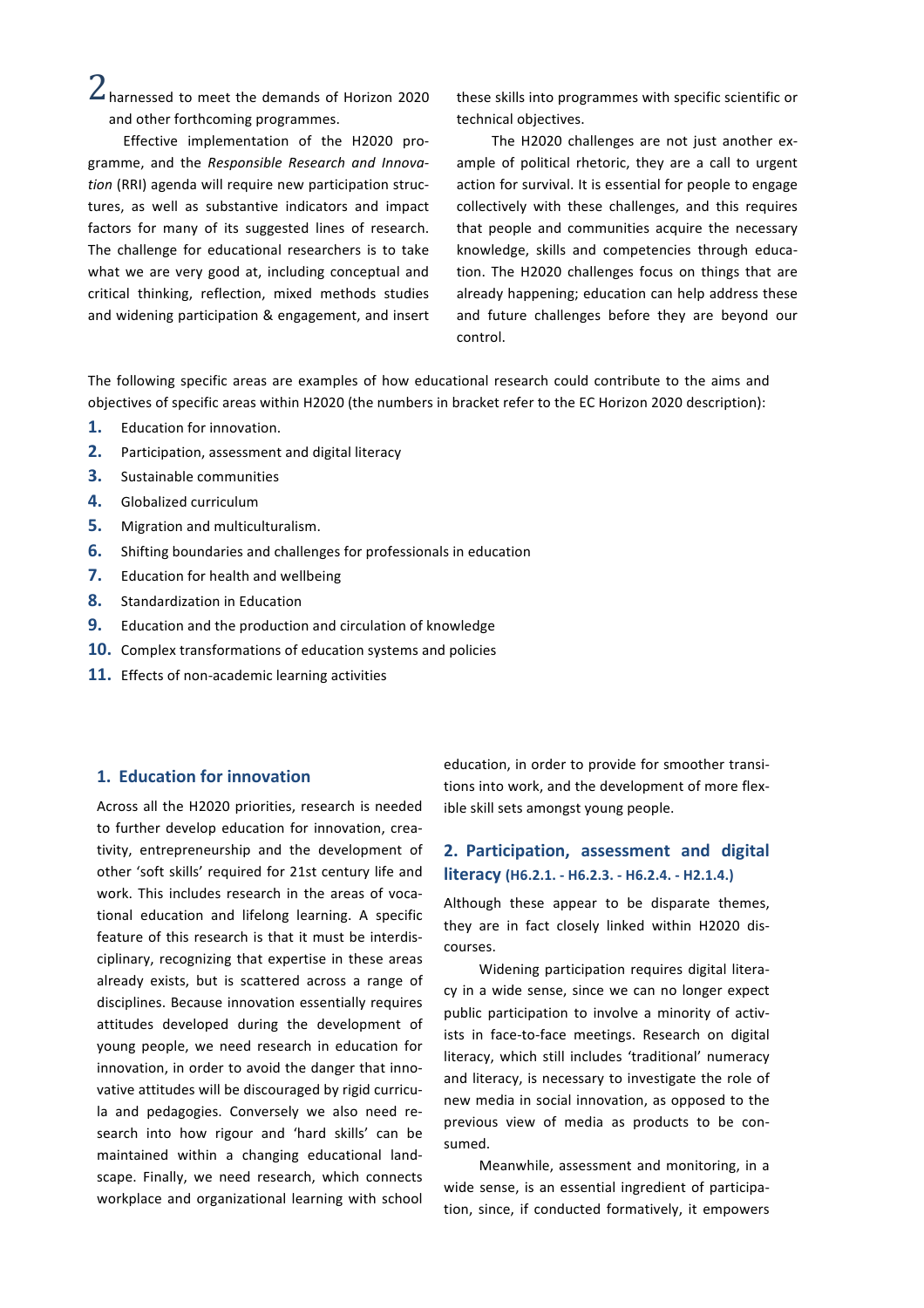course. Assessment is especially relevant to the social inclusion agenda, since dialogic communication between teachers and learners is at the centre of improved achievement for all.

Literacy in the 21st century becomes the ability not just to read, but to interpret, critique and evaluate, and digital literacy adds an additional layer of skills involved in participating across a range of platforms and media.

Education can thus be seen as a mix of these three ingredients: participation, assessment and literacy. The 'Slow Food' movement might be a good (metaphorical) example of the new thinking required to address societal challenges. Participation, in these terms, becomes more actionoriented, as in inquiry-based learning ('home cooking'), with the possibility of extending learning beyond the limitations of 'packaged' curricula and 'modules' ('fast food'). Assessment becomes more qualitative and addresses a wider range of potential human growth areas ('tastes'), as in concepts of 'Bildung', where education is regarded as integral to personal growth rather than simply adding a set of competences to an existing individual.

Slow food also has a place-based connection, which fits with EERA's role as an assemblage of those working in local spaces. Just as non-industrial food producers maintain the traditions and use the characteristics of their own areas, educators can shape curriculum, pedagogy and assessment to fit local needs and resources. More widely, schools, universities and other education providers, in partnership with civil society actors and local populations, are well placed to gather and synthesise local knowledge. This knowledge can be used to address aspects of all the societal challenges, when combined with the potential for local action and ownership of change processes. The following subthemes have been identified:

A. Participation. The question of who participates in education, and why, has been radically refigured by digital media and is also central to the public engagement agenda within RRI. Research is required on how educational systems and institutions can build structures for public participation, making use of digital and social media but also building on the connections already established between formal and informal education. The lifelong learning agenda has contributed to new forms of participation through learning communities, learning cities and other

those who are assessed, at every stage of the life anitiatives. Meanwhile, the Science-in Socie- $\bf 3$ ty agenda has begun to change the way in which young people participate in science, and there is a strong movement to increase the access of young people to science courses and to give them the scientific tools to reshape their own lives. This aspect of participation overlaps with and supports the 'education for innovation' theme. 

- **B.** Assessment: Research and development is required in the field of assessment in order to align it with emerging forms of pedagogy, such as inquiry-based learning, open online courses and learning outside the classroom. Assessment also needs to take account of the need for innovation, creativity and social learning to be recognised.
- **C.** *Digitization of social life*. A notable pressure for change in education comes from the wide digitalization of social life, and the widespread diffusion of e-learning, web-learning, learning through gaming and other technologized forms of learning. Digital, mobile and distributed learning is transforming the space, time and architecture of education. The problem for educators is to keep up with fast moving trends in digital media whilst at the same time enabling learners to acquire the necessary values, principles and skills to function in this fluid environment. Research is needed to understand how this is affecting education practice in formal, informal and non-formal learning, including its influence on professional identities, technical infrastructures, skills and competencies. There is a need to understand the circuits of expertise mobilised in digital learning, and how they are shaping the very conditions of education, including professional identities, technical infrastructures, skills and competencies. In particular, we need to understand whether these circuits are only directed towards technical innovation, or whether they are promoting new forms of innovation, inclusion, and reflexivity.
- **D.** *Mathematics education for the disadvantaged*. Mathematical skills are necessary to fully participate and contribute to society. Nevertheless mathematics tends to be viewed as an irrelevant and insignificant school subject, especially by some disadvantaged inter-city youth. This is a threat to inclusive societies, reinforced by recent societal developments such as mass unemployment. Unfortunately, most school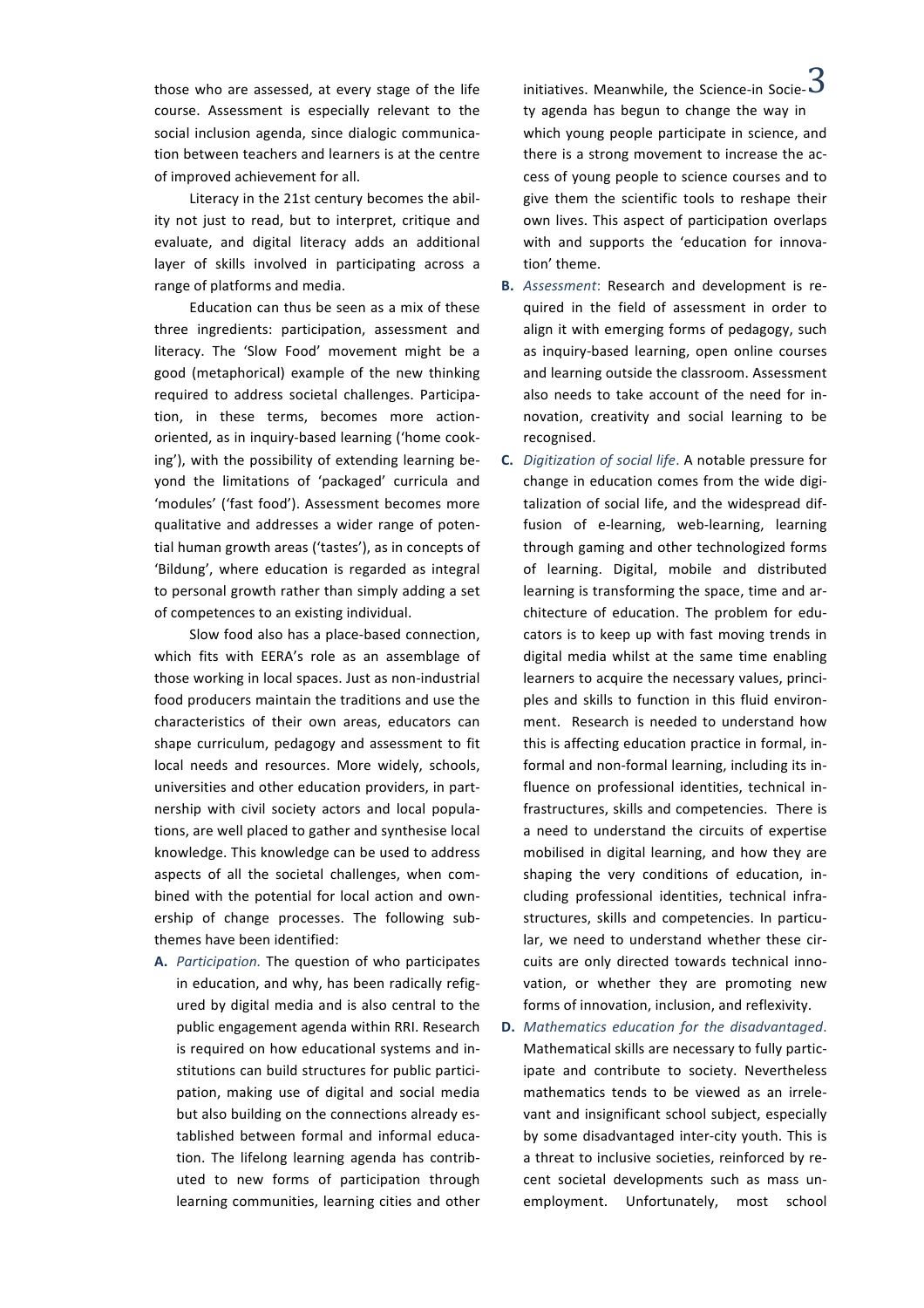$4$  mathematics teaching practice in urban areas does not seem to take these developments sufficiently into account. Research is urgently needed to engage empirically with this situation and establish theoretical frameworks for mathematics teaching with the potential of including disadvantaged young people**.**

#### **3. Sustainable communities (H6.1.1. - H6.2.2. - H1.4.2. - H2.1.3. - H5.4.2.)**

To achieve more sustainable lifestyles, we need to research education for sustainable daily living, including nutrition, waste handling and other issues. This includes research on how to empower teachers to engage in sustainable lifestyle education, and how to involve students themselves in research on sustainability issues. Three possible subthemes emerge from these concerns. For each of these sub-themes, educational research can provide quantitative and qualitative evidence to support transformative policies.

- A. The relationship between technological re*framings of social engagement and lifestyle*  choices for young people. Social engagement is being increasingly facilitated by technology, in the form of e.g. online campaigning, 'citizen science' initiatives and crowdsourcing of innovative activities. Although some of this engagement happens outside formal education, there are massive opportunities for educators to bring engagement into the classroom and to take the classroom into the community,
- **B.** Patterns of consumption and waste amongst young people. Issues of food security, waste and sustainable consumption will figure prominently in H2020. Education is the only arena where large scale social change and micro-level research can be combined in effective programmes to change behaviour
- **C.** *Attitudes to civic responsibility, conservation and sustainability on the home- school axis*. In parallel with the above sub-themes, research is needed on how education can bridge the gap between learning about sustainability in school and desirable behaviour at home.

#### **4. Globalized curriculum (H.6.2.2.)**

We need research on curricula, teaching and learning activities providing competences for participation in a 'global arena'. At the same time it is necessary to support learners' national, regional and migrant identities. This involves researching how to educate globally conscious 'lifelong learners', who are interested in, and knowledgeable about, the diversity and interdependence of nations, cultures, communities and citizens through, amongst other topics, history, geography, languages, political science and philosophy. Beyond the idea of inclusive societies, research is needed into the processes that define collective identities, and into ideas of the 'indigenous curriculum', where local and global knowledge meet. Here, we mean that the knowledge and life experience of place-based communities is combined with the knowledge and methodology of scientific research to powerfully address locally-relevant problems.

#### **5.** Migration and multiculturalism.

Migration should not be considered only as a subtopic in security policies. Europe societies are becoming increasing multicultural loci. Flows of migration are reshaping the traditional roles of European countries making some of them countries of immigration, whereas they were previously countries of emigration (as in Mediterranean countries for example), making the European space of education more complex. Research is needed to understand the circuits of knowledge, policy, and practice as they relate to European spaces of education, and to understand the risks of the emerging dynamics of marginalization related to migrations to Europe. Research is also needed to understand how the mobilization of knowledge from migration may enrich the innovativeness, inclusivity and reflexivity of our European societies.

## **6. Shifting boundaries and challenges for professionals in education (H.6.2.2)**

Globalization creates more complex educational spaces that impinge on the work of educators and the learning that they enable, globally, nationally and locally. This implies a constant shifting of boundaries in the work of educators  $-$  for instance. boundaries between policy and practice, between regulation and autonomy, and between different professional identities. In particular, research is needed into the implications of cross-sectoral and integrated service delivery, for example at the convergence of health, social care and education.

**7. Education for health and wellbeing (H1.1. - H6.1. - H6.2. - H6.3.)**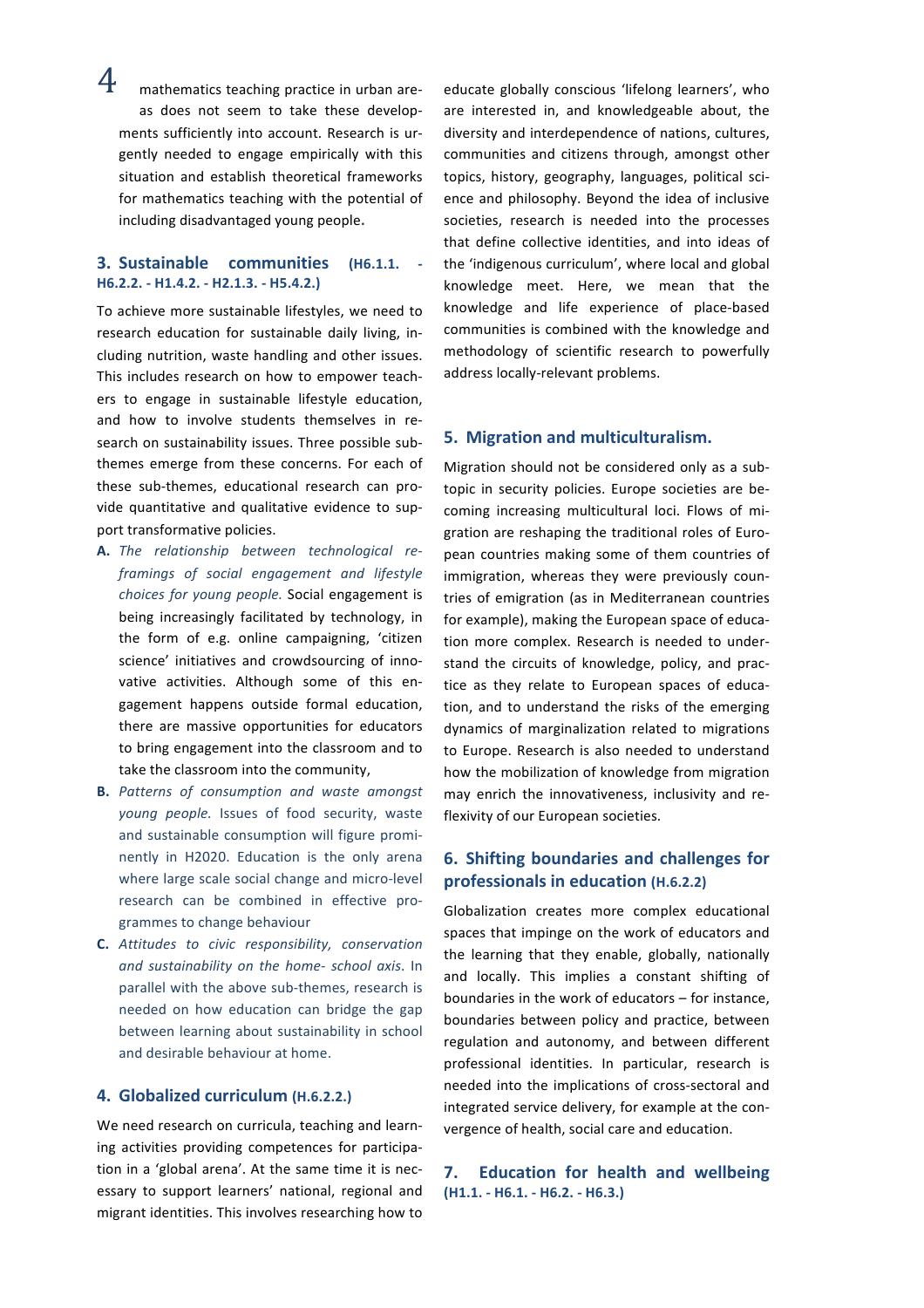health and wellbeing will be located within the broader frame of medical science, the economics of production, bio-safety, nutritional issues, supply chains and business practices. We recognize that specific educational initiatives will be on the basis of collaboration with colleagues representing policy and academic interests in the broader industrial, commercial, health and wellbeing fields. Central to these initiatives will be the capacities and capabilities of teachers, not only to address these priorities as currently framed, but also to sustain a dynamic relationship to some of the most intractable challenges surrounding health and wellbeing. This suggests that we need research on how teachers can renew their knowledge, understanding, pedagogical skills and social capabilities.

Methodologically, this entails establishing baselines using quantitative approaches, including qualitative elements, and identifying how to proceed. We would engage with epidemiological studies in medicine, socio-psychological studies in technology, economic studies of cost-benefit, studies of social attitudes and the analysis of justifications for particular proposals. These methods should prioritise the explicit development of trajectories for action, across a range of component elements and partners, such as local governments, educational authorities, medical authorities, local food producers and so forth, who will play a leading role in both the creation and implementation of strategic plans for health and education.

Five sub-themes emerge from these concerns:

- **1.** *The re-framing of health and lifestyle choices for young people, from a treatment model to a* model of self-management and prevention;
- **2.** *The involvement and education of young people* in large-scale health data collection and monitoring;
- **3.** *The promotion of intergenerational* equity through involvement of young people in caring for, and learning from, an ageing population;
- **4.** Learning through sport, physical activity, music and art. These are sites where we can interrogate and inform the design of youth-oriented learning processes to support positive civic and social engagement and European identity;
- **5.** Reconnecting young people with food and nutri*tion.*

All these themes reflect the need to address issues of ageing and demographics by working with young

Any educational response to the challenge of vpeople in order to prevent problems from de- $\overline{5}$ veloping, as well as through direct action with older people themselves.

#### 8. **Standardization in Education (H6.3.)**

Education is under increasing pressure towards standardization, arising not only from the need to increase its efficiency, and to control its increasing costs in 'hard times' for public spending, but also to improve its capacity to achieve outcomes relevant to a globalised education system. Large-scale surveys (e.g. PISA) at the international and national level have acted as laboratories for this educational experiment that has affected educational policies in Europe and worldwide. The trend towards standardization across all elements of education is part of a historical drive to enhance the predictability, transferability and professionalization of educational practice.

Historically, Europe's socio-economic landscape has been characterized by the European Social Model (ESM), which lies midway between a market-dominated orientation (as in the US) and a state-led economy. The quality and equality of education plays a key role in the ESM, which has been partly shaped by the establishment of comprehensive schooling, a model that is strongly challenged by current policy trends. Research is needed to develop an understanding of the creation of the common [comprehensive] school (in particular, the circuits of knowledge contributing to this development), and of its limits in terms of quality and equality. This involves mapping the emergent landscapes and architectures of education, and comprehending to what extent the postcomprehensive scenario in which we are living might contribute to the consolidation of the European Social Model, or whether future strategies will radically change the ESM.

Research should provide a more complex understanding of standardization processes in education, and whether standardization is related exclusively to measurability and accountability. Further investigations are needed to understand to what extent standardization helps or hinders innovation in education; and how standardization may help in the creation of inclusive and reflective societies.

This also has relevance for concepts of teaching (or teacher) quality. Attempts to impose national, or even pan-European teaching standards are futile unless the underpinning concepts are